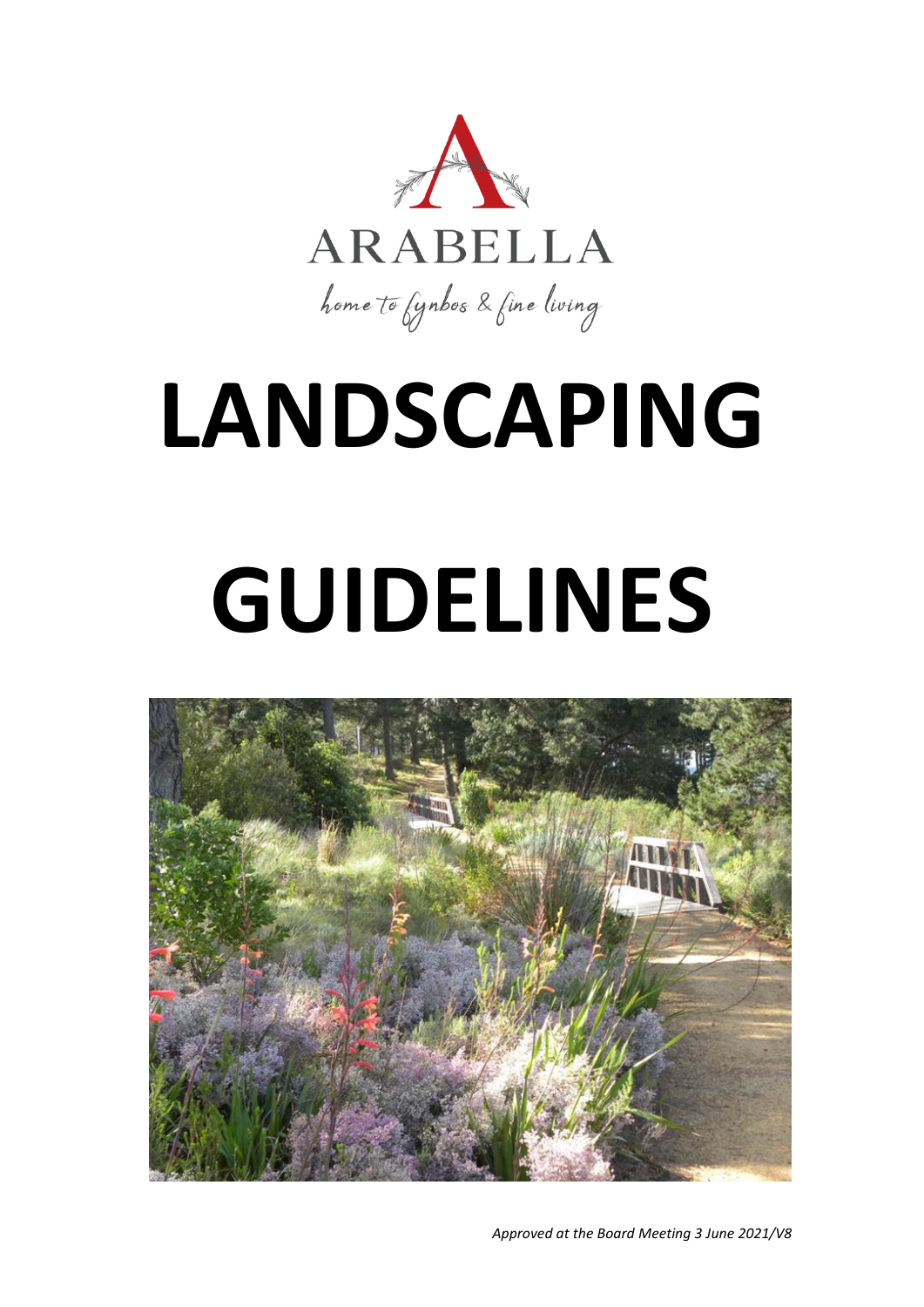#### **THE PURPOSE OF THE LANDSCAPING GUIDELINES**

#### INTRODUCTION

Arabella Country Estate is situated within the Kogelberg Biosphere Reserve within the Cape Fynbos Region. This is one of the richest plant kingdoms in the world with an incredible variety of flowers and shrubs. It is an area that is also prone to long dry periods with variable or no rainfall.

As a part of the Biosphere Arabella is committed to protecting the biodiversity of plants and animals within the reserve and to co-operating in avoiding the introduction of plants or animals which may pose a threat to this diversity. The Estate is also committed to the conservation and wise use of water resources.

Additionally, South Africa has promulgated Regulations in terms of the Conservation of Agricultural Resources Act (CARA). The Schedules to this Act set out plants, not allowed on private land. Failure to remove such plants is an offence and landowners are liable to prosecution. It is in our interest to comply with these regulations.

The Landscaping Guidelines are intended to help private homeowners:

- Help the Estate contribute to the goals of the Biosphere Reserve
- Avoid breaching the CARA Regulations, and
- Have a water wise garden that will save water and thus save money.

WHEN STARTING A GARDEN IT IS STRONGLY RECOMMENDED THAT a qualified landscaping consultant is employed to guide you in your choices. Many of the surrounding nurseries or landscaping contractors have the knowledge to advise you in your planting.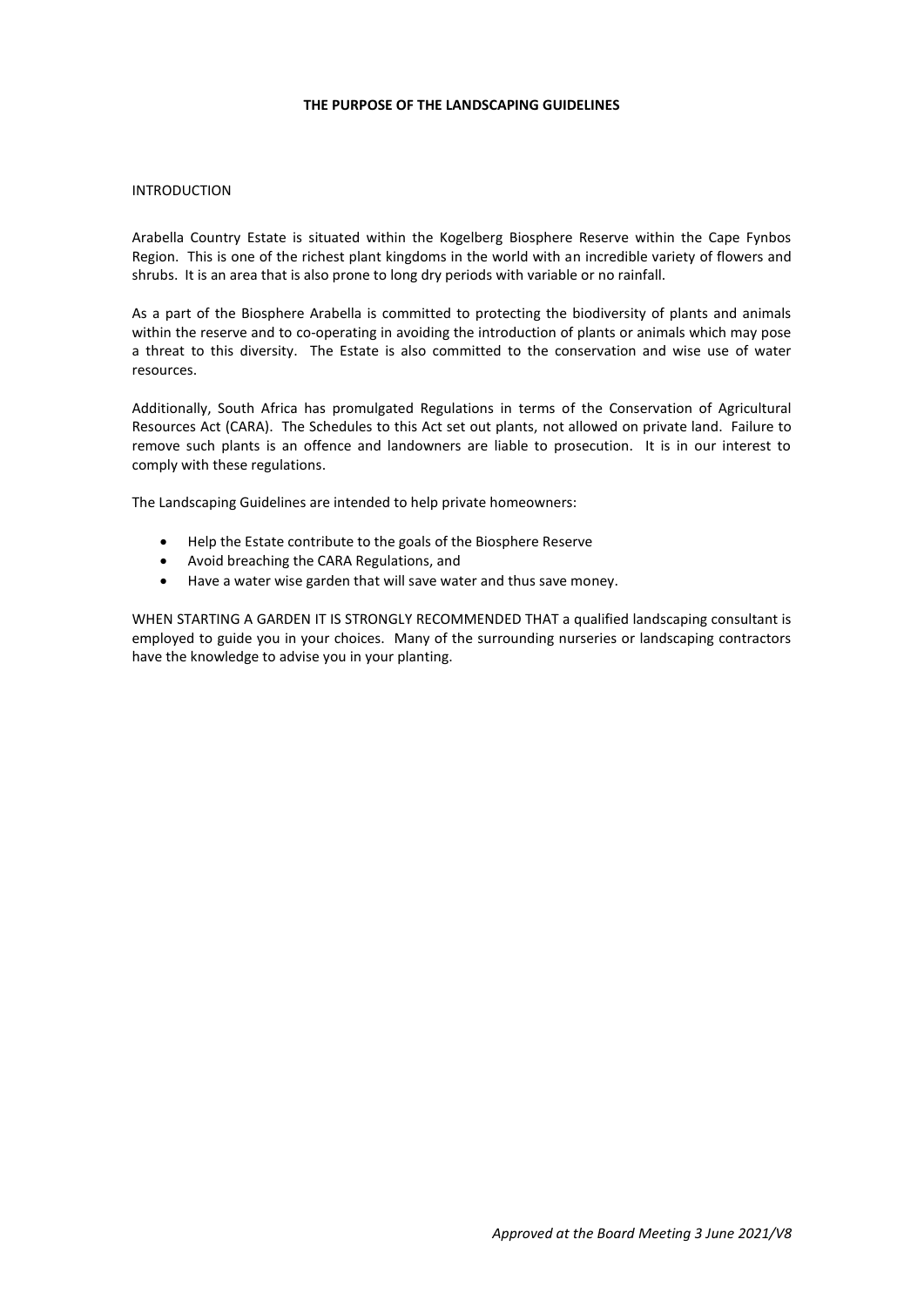#### **1. PRIVATE HOME GARDENS**

#### 1.1 **Plant Material**

1.1.1 Only South African indigenous plants may be used, preferably those, which are endemic (Cape Flora). Endemic plants are better suited to local climate conditions and are also water wise. Non indigenous may be planted with discretion in nonvisible areas.

#### 1.2 **Recommended Plants**

1.2.1 An extensive recommended plant list is attached to these guidelines; copies are available from the estate office.

#### 1.3 **Road Verges**

- 1.3.1 No lawn may be planted on the 3m estate road verges. Servitude planting of the verges is however encouraged and should follow sub paragraph 1.1 as set out above. The planting of trees/shrubs with an aggressive root system is however discouraged due to the possible future damage of infrastructure. If gravel stone is to be used it must be less than 20mm and brown of colour (grey concrete stone is definitely not permitted). The covered area should not exceed 50%(inclusive of driveway) of the frontage.
- 1.3.2 No trees however to be planted on the verge and no planting of any plant material that will reach a height in excess of one meter within 1 meter from the road is allowed.
- 1.3.3 No hard landscaping allowed on the verge unless approved by estate management (e.g. paths, water features, steps, benches, sleepers, retaining walls, bridges, pots and sculptures).

## 1.4 **Water Management**

- 1.4.1 In view of the estate being in a low rainfall area water consumption must be managed with care. The installation of all irrigation systems must be approved by estate manager prior to installation. All automatic irrigation systems must be fitted with rain sensors. In summer irrigation systems should be programmed to run during the night (less evaporation) and over watering should be avoided at all times.
- 1.4.2 All irrigation systems must be fitted with an isolation valve situated next to or not more than 1 meter from the mains water supply meter and within the estate servitude area.

#### 1.5 **Weed and Pest Control**

1.5.1 It is the responsibility of homeowners to ensure the proper control of weeds and pests on their property, avoiding spreading onto estate land. Driveways and paths should be kept weed-free at all times. Environmentally friendly products only should be applied. A list of appropriate products is available from the Estate office.

#### 1.6 **Garden Maintenance**

- 1.6.1 Homeowners are responsible for regular upkeep of gardens i.e. mowing and edging of lawns, weeding of beds, etc.
- 1.6.2 It is the responsibility of the homeowner or the garden contractor to remove all garden waste, grass cuttings and weeds, etc from the premises/estate.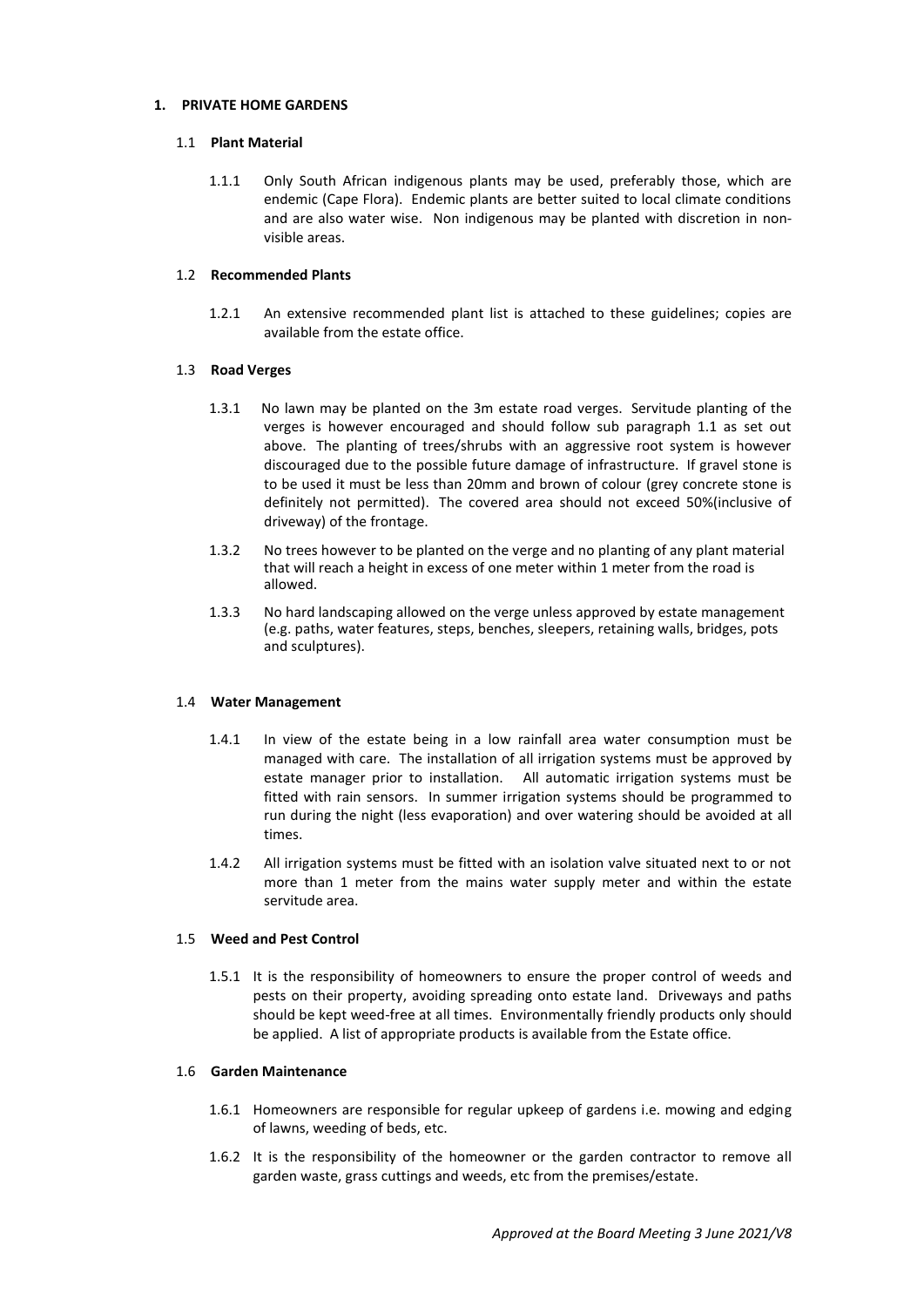## **2. COMMUNAL ESTATE LAND**

The Vision for the communal property is the creation of a country estate landscape which takes its cues from the indigenous, natural character of the surrounding region and promoting the use of local and indigenous vegetation (fynbos/renosteveld).

Designated communal areas are to be manicured but the majority are kept in a natural state.

The HOA will use its discretion on what plants/trees should be removed or pruned on the communal land. Primarily all invasive species will be controlled and other dead and diseased plant material removed.

- 2.1 No lawns will be permitted beyond the boundaries of private properties.
- 2.2 No trees may be removed or felled without Home Owners Association Directors approval.
- 2.3 No plants or bulbs may be removed or transplanted.
- 2.4 Estate or golf course irrigation lines may not be operated by homeowners.
- 2.5 No private garden waste or soil may be dumped in this area.
- 2.6 No hard landscaping allowed in above areas unless approved by estate management (e.g. paving, paths, water features, steps, benches, sleepers, retaining walls, bridges and sculptures).
- 2.7 No berms may be constructed in this area.
- 2.8 No blocking, re-directing or any interference of the estate swale system is permitted.
- 2.9 No sleeves installed for estate purposes may be used by landscape contractors for irrigation or other purposes.

#### **3. DEVELOPING OF OUT OF PLAY AREAS**

- 3.1 Limited development of estate land immediately adjoining the homeowner's property may be permitted with the consent of the estate landscaping committee; Applications must be submitted to the estate office for consideration. The application must be submitted in writing and must include a scaled layout plan(s) clearly showing the intended development and nature and types of plants, paving and any other features envisaged. No fences, bridges, ponds or berms will be permitted and planting must be informal. If a landscaping contractor is used for such work a fee of R500.00 will be payable together with a refundable deposit of R5000.00 to the estate office. This is to cover the cost of any repair work to possible damage caused on surrounding land.
- 3.2 Any areas outside of private erven may not be fenced off from surrounding land.
- 3.3 There may be no visual intrusion to, the view from neighbouring properties. Planting should be in line with the rules applying to private home gardens – indigenous etc. and kept below 1 meter in height.
- 3.4 Only hand watering is allowed in these areas. No irrigation systems may be installed. The development of these areas will be carried out under strict control of estate management.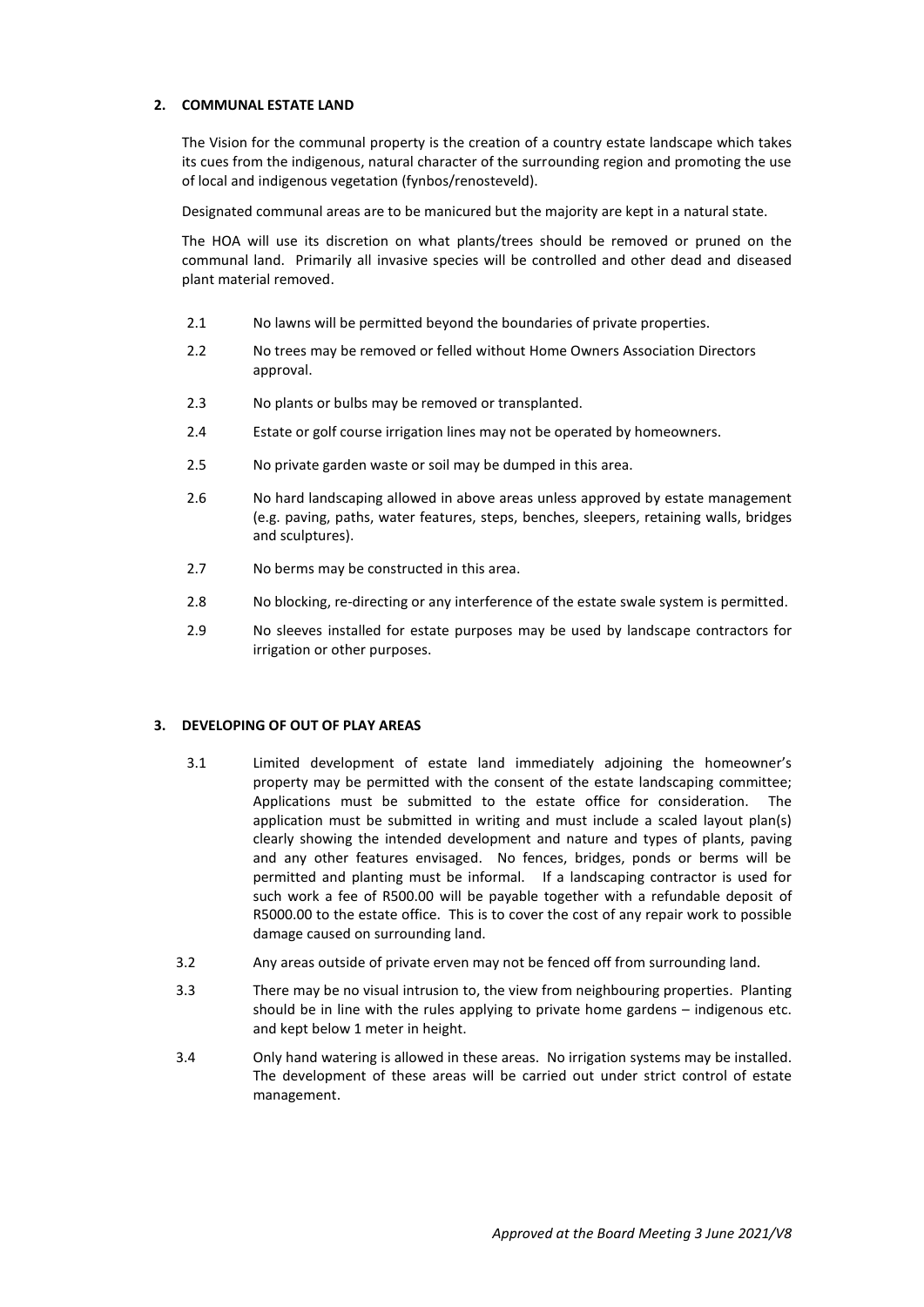#### **4. VACANT ERVEN**

- 4.1 All erven must be kept free of any alien invasion in accordance with CARA Regulations. (see attached).
- 4.2 No dumping of litter or building rubble is allowed.
- 4.3 Any possibility of soil erosion on vacant erven must be monitored.
- 4.4 Erven must be free of any dangerous trees that may cause damage to neighbouring properties.
- 4.5 Erven must be free of any stagnant water that may cause excessive breeding of insects (mosquitoes, etc).

#### **5. GENERAL RULES FOR PRIVATE LANDSCAPING**

- 5.1 When first developing a garden, it is recommended that homeowners employ the services of a professional with knowledge of the area and plants that should be used.
- 5.2 Homeowners should then inform the estate manager of their proposed plant list and design for approval prior to any activity onsite.
- 5.3 Small scale vegetable gardens will be permitted providing they are not visible from the road or golf course.
- 5.4 All private landscaping contractors must register with the estate manager for permission to operate on the estate. During this introduction the landscaper will be familiarised with all rules and regulations.
- 5.5 No plants contained in the first schedule of the CARA regulations are allowed on the estate. Homeowners will be required to remove such plants. A copy of the CARA regulations is held at the estate office.
- 5.6 The rules and code of conduct applicable to building contractors and sub-contractors as contained in the building guidelines apply to landscaping contractors as well.

#### **6. RULES FOR PRIVATE LANDSCAPING CONTRACTORS**

- 6.1 Working hours Monday to Friday between 07h00 to 18h00 (no work on weekends or public holidays)
- 6.2 No advertising boards may be displayed anywhere on the estate.
- 6.3 No cold canvassing is allowed on estate.
- 6.4 The movement of staff is restricted to the site being landscaped.
- 6.5 All rubble must be removed from the site and estate immediately upon completion of the contract.
- 6.6 No rubble is to be dumped on vacant erven or estate property.
- 6.7 The use of alcohol is strictly forbidden.
- 6.8 No firearms are allowed on the estate.
- 6.9 Staff to stay properly dressed at all time.
- 6.10 Speed limits on the estate are to be adhered to:- Main routes 40km/h, residential areas 25km/h.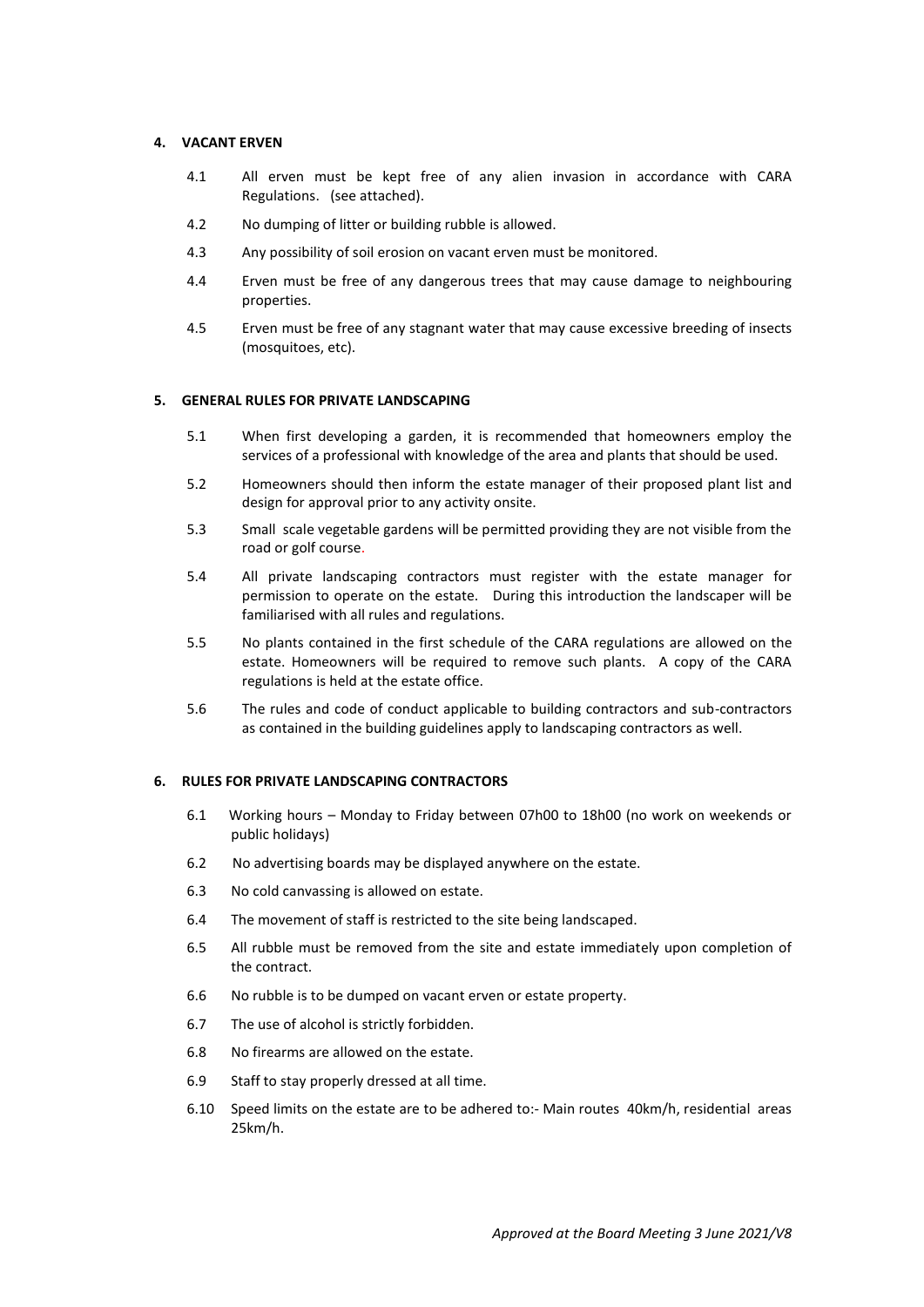

## **NEW PLANTS TO BE INTRODUCED PAGE 1**

| <b>NAME</b>                      | <b>COMMON NAME</b>        | <b>NAME</b>               | <b>COMMON NAME</b> |  |
|----------------------------------|---------------------------|---------------------------|--------------------|--|
|                                  | <b>ALOES / SUCCULENTS</b> | <b>AQUATIC</b>            |                    |  |
| Aloe arborescens rycroft         | <b>Krantz Aloe</b>        | Aponogeton nistachyos     | Waterblommetjie    |  |
| Aloe arborescens pearson         | <b>Krantz Aloe</b>        | Cyperus textilis          | Matjiesgoed        |  |
| Aloe arborescens phillip le roux | <b>Krantz Aloe</b>        | Gunnera perpensa          | River Pumpkin      |  |
| Aloe arborescens huntley         | <b>Krantz Aloe</b>        | Onixotis triquetra        | Sterretjie         |  |
| Aloe arborescens compton         | Krantz Aloe               | Nymphoides indica         | Water Lily         |  |
| Aloe ferox                       | <b>Bitter Aloe</b>        | Nymphaea nouchali         | Water Lily         |  |
| Aloe maculata                    | Soap Aloe                 | Schoenoplectus scirpoides | Biesiegoed         |  |
| Aloe mitriformis                 |                           |                           | <b>BULBS</b>       |  |
| Aloe gracilis                    | Gracile Aloe              | Albuca spp                | Rooikanol          |  |
| Aloe plicatilis                  | Fan Aloe                  | Amaryllis belladonna      |                    |  |
| Aloe succotrina                  | Kogelberg Aloe            | Babiana thunbergii        | Rooibobbejaantjie  |  |
| Aloe tenuior                     | Slender Aloe              | Brunsvigia josephinae     | Kandelaarblom      |  |
|                                  | <b>ANNUALS</b>            | Brunsvigia marginata      | Kandelaarblom      |  |
| Arctotis hirsuta                 | Gousblom                  | Brunsvigia orientalis     | Kandelaarblom      |  |
| Carpanthea pomeridiana           | Vetkousie                 | Cyrtanthus obliquus       | Fire Lily          |  |
| Dimorphotheca pluvialis          | $\overline{\phantom{0}}$  | Eucomis autumnalis        | Pineapple Flower   |  |
| Dimorphotheca sinuata            |                           | Eucomis regia             | Pineapple Flower   |  |
| Dorotheanthus bellidiformis      | Bokbaai Vygie             | Gladiolus carneus         | Sword Lily         |  |
| Heliophila coronopifolia         | Sporrie                   | Gladiolus cunonius        | Sword Lily         |  |
| Senecio arenarius                | Hongerblom                | Gladiolus natalensis      | Sword Lily         |  |
| Senecio elegans                  | Wild Cineraria            | Haemanthus coccineus      | Powder Brush       |  |
| Ursinia spp                      | $\overline{\phantom{a}}$  | Haemanthus sanguineus     | Powder Brush       |  |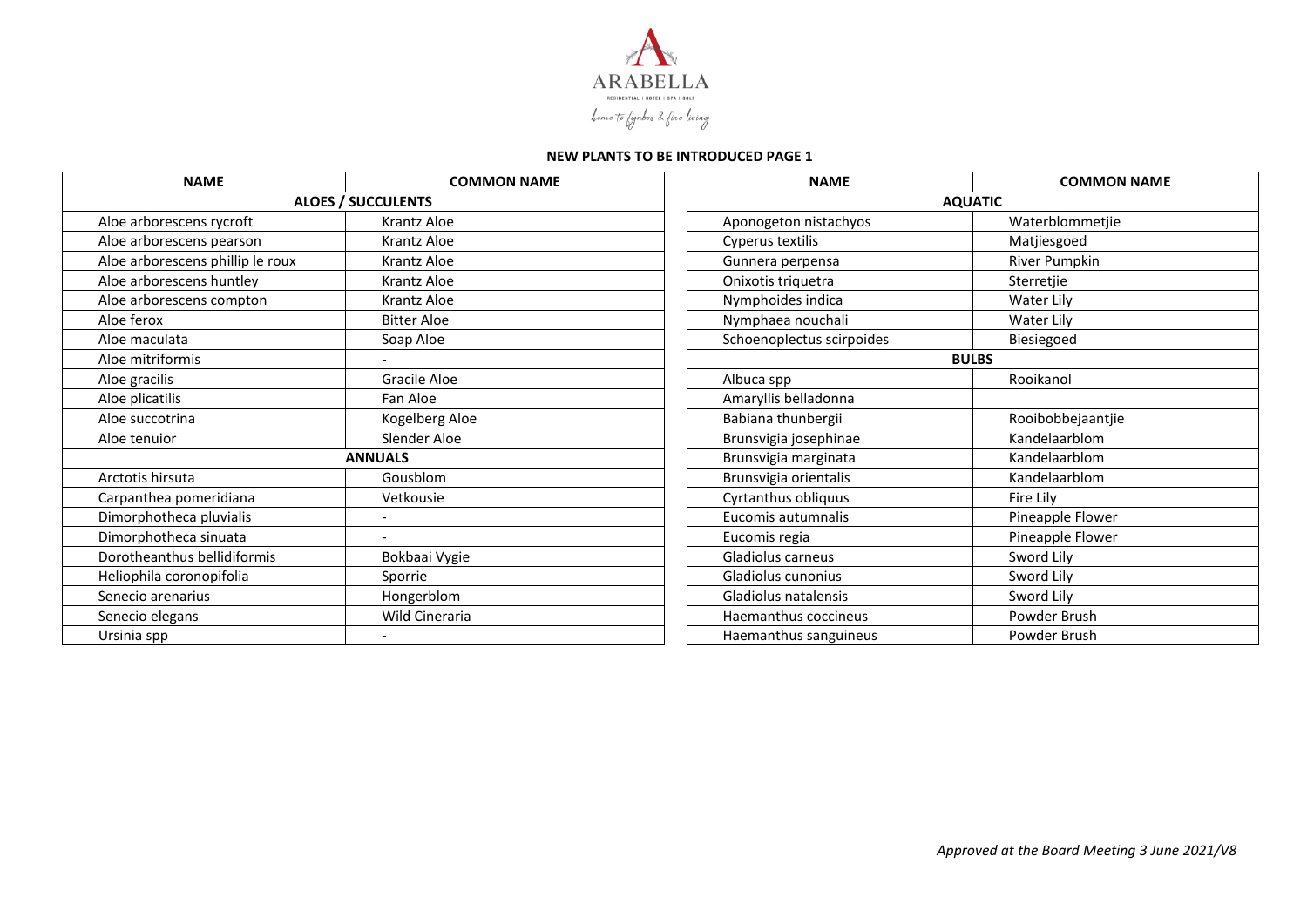

## **NEW PLANTS TO BE INTRODUCED CONTINUED PAGE 2**

| <b>NAME</b>                                  | <b>COMMON NAME</b>       |  | <b>NAME</b>                         | <b>COMMON NAME</b>        |  |
|----------------------------------------------|--------------------------|--|-------------------------------------|---------------------------|--|
| <b>BULBS CONT.</b>                           |                          |  |                                     | <b>GROUND COVER CONT.</b> |  |
| Lachenalia                                   | Viooltjies               |  | Crassula densiflorus                |                           |  |
| Nerine sarniensis                            |                          |  | Crassula lactea                     |                           |  |
| Veltheimia capensis                          | Sand Lelie               |  | Crassula multicava                  |                           |  |
| Wachendorfia thyrsiflora                     |                          |  | Crassula nudicaulis                 |                           |  |
| Watsonia aletroides                          | Pypies                   |  | Crassula perfoliata var minor       |                           |  |
| Watsonia angusta                             | Pypies                   |  | Crassula pubescens sub sp radicans  |                           |  |
| Watsonia borbonica                           | Pypies                   |  | Crassula rubricaulis                |                           |  |
| Watsonia coccinea                            | Pypies                   |  | Crassula subalata                   |                           |  |
| Watsonia dubia                               | Pypies                   |  | Crassula tetragona sub sp tetragona |                           |  |
| Watsonia humilis                             | Pypies                   |  | Gazania rigens                      | Strand - Botterblom       |  |
| Watsonia hysteranthia                        | Pypies                   |  | Hermannia saccifera                 |                           |  |
| Watsonia laccata                             | Pypies                   |  | Heterolepsis aliena                 |                           |  |
| Watsonia pillansii                           | Pypies                   |  | Jordaaniella anemoni florus         | Anemony Mesemb            |  |
| Watsonia stenosiphon                         | Pypies                   |  | Plectranthus neochilus              | Muishondblaar             |  |
| Watsonia strictiflora                        | Pypies                   |  | Ruschia lineolata                   |                           |  |
|                                              | <b>GROUND COVER</b>      |  | Senecio serpens                     |                           |  |
| Arctotis auriculata                          |                          |  | Skiatophytum tripolium              |                           |  |
| Arctotis stoechadifolia                      | Rank Gousblom            |  |                                     | <b>RESTIO</b>             |  |
| Carpobrotus spp                              | Perdevy, Wild Fig        |  | Thamnochortus insignis              | Dekriet                   |  |
| Cotyledon orbiculata                         | $\overline{\phantom{a}}$ |  | Thamnochortus spicigerus            | Olifantsriet              |  |
| Crassula arborescens sub sp<br>arborescens   |                          |  | <b>SHRUBS &amp; PERENNIALS</b>      |                           |  |
| Crassula arborescens sub sp<br>undulatifolia | $\overline{\phantom{0}}$ |  | Elaeodendron croceum                | <b>Forest Saffron</b>     |  |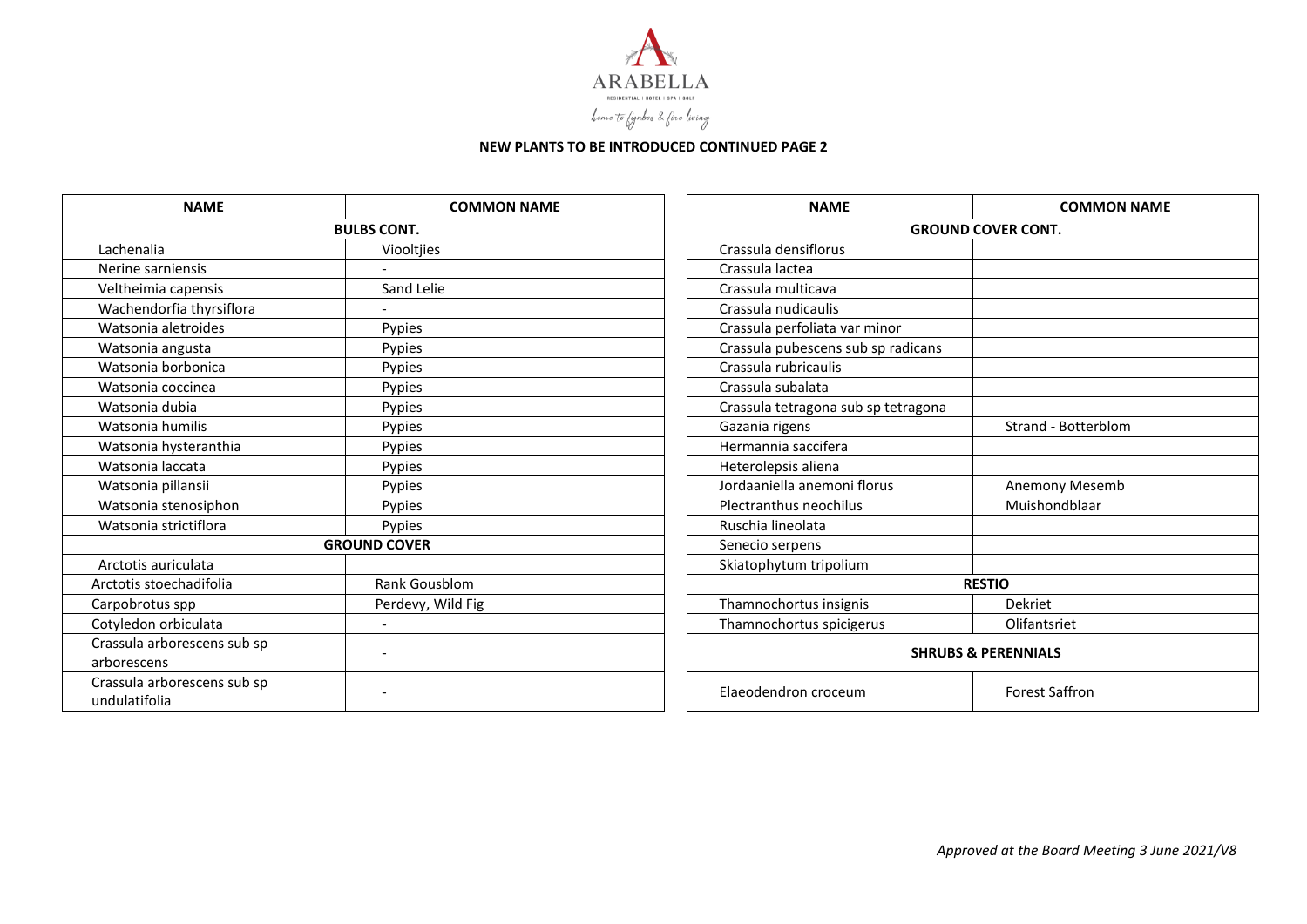

## **NEW PLANTS TO BE INTRODUCED CONTINUED PAGE 3**

| <b>NAME</b>                  | <b>COMMON NAME</b>             | <b>NAME</b>                    | <b>COMMON NAME</b>      |
|------------------------------|--------------------------------|--------------------------------|-------------------------|
|                              | <b>SHRUBS &amp; PERENNIALS</b> |                                | <b>TREES</b>            |
| Freylinia densiflora         | Langeberg Honey-Bell           | Apodytes geldenhuysii          | Cape White Pear         |
| Freylinia helmei             | <b>Botrivier Honey-Bell</b>    | Cassine parvifolia             | Mountain Spoonwood      |
| Freylinia longiflora         | Kogelberg Honey-Bell           | Cassine peragua sub sp Barbara | Dune Spoonwood          |
| Freylinia undulata           | Overberg Honey Bell            | Cassine schinoides             | Spoonwood               |
| Freylinia visseri            | Suurlat                        | Cryptocarya angustifolia       | <b>Blue-Laurel</b>      |
| Halleria elliptica           |                                | Cussonia arenicola             | Cabbage Tree            |
| Helichrysum petiolatum       | Kooigoed                       | Cussonia gamtoosensis          | Cabbage Tree            |
| Heterolepis aliena           |                                | Cussonia nicholsonii           | Cabbage Tree            |
| Lobelia valida               | Galjoenblom                    | Cussonia thyrsiflora           | Dune Cabbage Tree       |
| Maytenus oleoides            | Rock False Candlewood          | Euclea racemosa                | Dune Quarry             |
| Nylandtia spinosa            | Skilpadbessie                  | Maytenus lucidus               | Cape Koko Tree          |
| Pelargonium spp              |                                | Maytenus procumbens            | Dune Koko Tree          |
| Pterocelastrus tricuspidatus | Candlewood                     | Metrosideros angustifolius     | Cape Metrosideros       |
| Robsonodendron maritima      |                                | Olea Exasperata                | Snake Olive             |
| Robsonodendron parviflora    |                                | Podocarpus falcatus            |                         |
| Salvia africana-lutea        | <b>Bruinsalie</b>              | Salix mucronata sub sp Hirsuta | Cape Silver Willow      |
| Salvia chamelaeagnea         | Bloublommetjie-Salie           | Trichilia Dregeana             | Forest Natal Mahogany   |
| Salvia lanceolata            | Strandsalie                    | Widdringtonia schwarzii        | <b>Willowmore Cedar</b> |
| Salvia muirii                | Witoogsalie                    |                                |                         |
| Salvia thermarum             | Goudini Sage                   |                                |                         |
| Scabiosa incisa              |                                |                                |                         |

| <b>NAME</b>                    | <b>COMMON NAME</b>    |  |  |
|--------------------------------|-----------------------|--|--|
|                                | <b>TREES</b>          |  |  |
| Apodytes geldenhuysii          | Cape White Pear       |  |  |
| Cassine parvifolia             | Mountain Spoonwood    |  |  |
| Cassine peragua sub sp Barbara | Dune Spoonwood        |  |  |
| Cassine schinoides             | Spoonwood             |  |  |
| Cryptocarya angustifolia       | <b>Blue-Laurel</b>    |  |  |
| Cussonia arenicola             | Cabbage Tree          |  |  |
| Cussonia gamtoosensis          | Cabbage Tree          |  |  |
| Cussonia nicholsonii           | Cabbage Tree          |  |  |
| Cussonia thyrsiflora           | Dune Cabbage Tree     |  |  |
| Euclea racemosa                | Dune Quarry           |  |  |
| Maytenus lucidus               | Cape Koko Tree        |  |  |
| Maytenus procumbens            | Dune Koko Tree        |  |  |
| Metrosideros angustifolius     | Cape Metrosideros     |  |  |
| Olea Exasperata                | Snake Olive           |  |  |
| Podocarpus falcatus            |                       |  |  |
| Salix mucronata sub sp Hirsuta | Cape Silver Willow    |  |  |
| Trichilia Dregeana             | Forest Natal Mahogany |  |  |
| Widdringtonia schwarzii        | Willowmore Cedar      |  |  |
|                                |                       |  |  |
|                                |                       |  |  |
|                                |                       |  |  |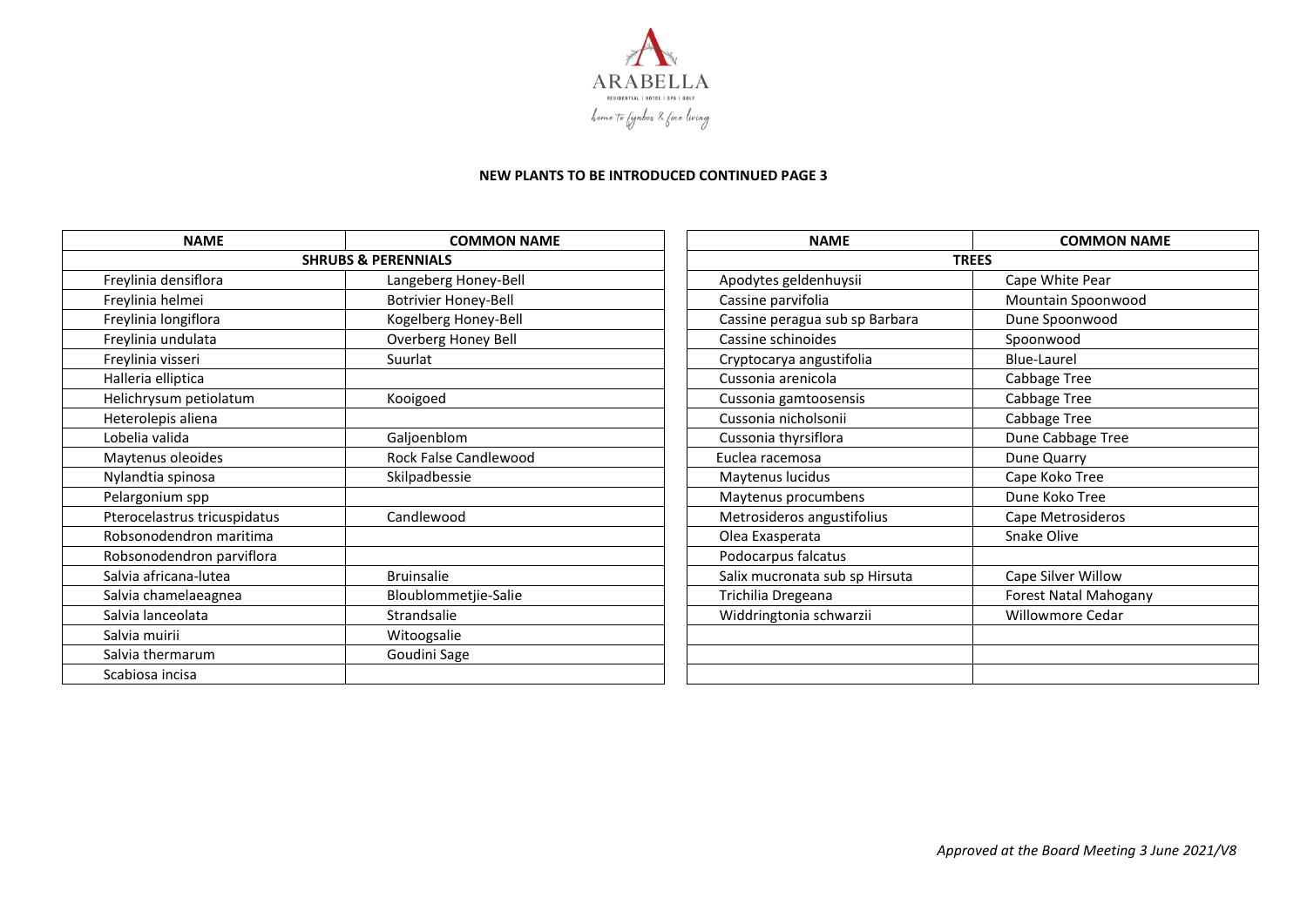

| <b>NAME</b>               | <b>HEIGHT</b>   | <b>COMMON NAME</b>      | <b>NAME</b>            | <b>HEIGHT</b>      | <b>COMMON NAME</b> |
|---------------------------|-----------------|-------------------------|------------------------|--------------------|--------------------|
|                           | <b>TREES</b>    |                         |                        | <b>TREES CONT.</b> |                    |
| Α                         |                 |                         | Dovyalis caffra        | 5 <sub>m</sub>     | Kei apple          |
| Acacia karroo             | 6 <sub>m</sub>  | Sweet thorn             | Е                      |                    |                    |
| Acacia xanthlophloea      | 12 <sub>m</sub> | Fever tree              | Ekebergia capensis     | $8 - 10m$          | Cape ash           |
| Alberta magna             | 3m              | Natal flame             | Erythrina caffra       | 8 <sub>m</sub>     | Coral tree         |
| Aloe bainesii             | 8 <sub>m</sub>  | Tree aloe               | F                      |                    |                    |
| B                         |                 |                         | Ficus natalensis       | 25m                |                    |
| Brabeium stellatifolium   | 4,5m            | Wild/Cape almond        | Ficus sur              | 12m                | Common cluster fig |
| Brachylaena discolor      | 7 <sub>m</sub>  | Wild silver oak         | н                      |                    |                    |
| Buddleia saligna          | 4 <sub>m</sub>  | Mock olive              | Halleria lucida        | 4m                 | Tree fuchsia       |
| Buddleia salvifolia       | 5 <sub>m</sub>  | Sage wood               | Harpephyllum caffrum   | 10 <sub>m</sub>    | Wild plum          |
| Burchellia bubalina       | 3m              | Wild pomegranate        |                        |                    |                    |
| C                         |                 |                         | Ilex mitis             | 15m                | Cape holly         |
| Canthium inerme/ ventosum | $3 - 8m$        | Cape date               | К                      |                    |                    |
| Cassine peragua           | 11 <sub>m</sub> | Lepelhout               | Kiggelaria africana    | 15 <sub>m</sub>    | Wild peach         |
| Celtis africana           | 8m              | White stinkwood         |                        |                    |                    |
| Chionanthus foveolatus    | 9m              | <b>Bastard ironwood</b> | Loxostylis alata       | 5m                 | Tierhout           |
| Combretum spp.            | 10 <sub>m</sub> |                         | M                      |                    |                    |
| Cunonia capensis          | 12 <sub>m</sub> | Rooi els                | Maurocenia frangularia | 4 <sub>m</sub>     | Hottentots cherry  |
| Curtisia dentata          | 9 <sub>m</sub>  | Assegai                 | Myrsine africana       | 4 <sub>m</sub>     | Cape myrtle        |
| Cussonia spicata          | $3 - 10m$       | Cabbage tree            | N                      |                    |                    |
| D                         |                 |                         | Nuxia floribunda       | $4 - 5m$           | Wild elder         |
| Dais cotinifolia          | 6 <sub>m</sub>  | PomPom tree             | $\mathbf{o}$           |                    |                    |
| Diospyros whyteana        | 7 <sub>m</sub>  | Wild coffee             | Olea africana          | $6 - 10m$          | Wild olive         |
| Dodonaea viscosa          | 5 <sub>m</sub>  | Sand olive              | Olinia cymosa          | 10 <sub>m</sub>    | Hard pear          |
| Dombeya rotundifolia      | 6m              | Wild pear               |                        |                    |                    |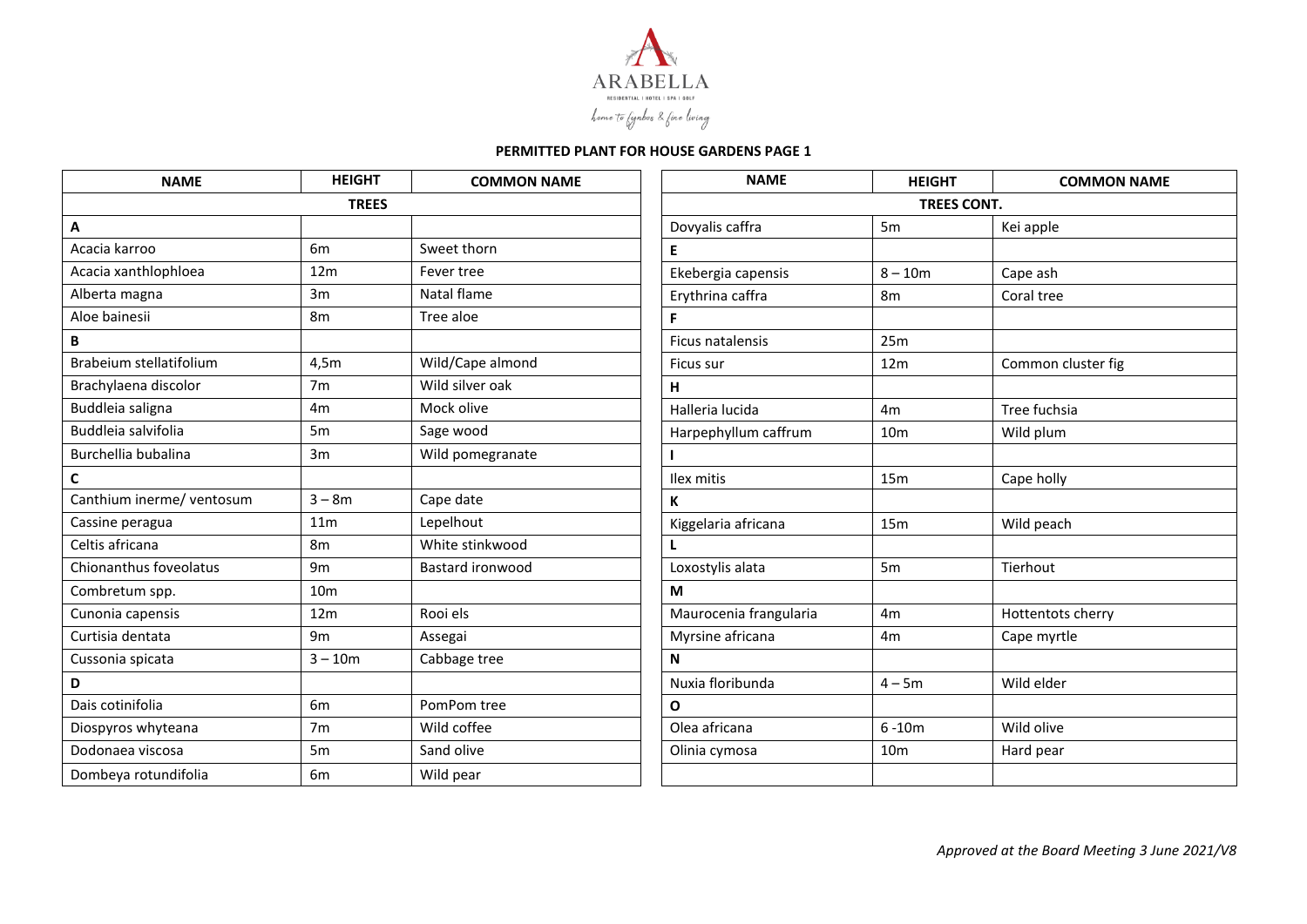

| <b>NAME</b>                | <b>HEIGHT</b>   | <b>COMMON NAME</b> | <b>NAME</b>            | <b>HEIGHT</b>       | <b>COMMON NAME</b> |  |
|----------------------------|-----------------|--------------------|------------------------|---------------------|--------------------|--|
| <b>TREES CONT.</b>         |                 |                    |                        | <b>SHRUBS CONT.</b> |                    |  |
| P                          |                 |                    | B                      |                     |                    |  |
| Phoenix reclinata          | 6 <sub>m</sub>  | Wild date palm     | Buddleia spp.          |                     |                    |  |
| Pittosporum viridiflorum   | 7m              | Cheesewood         | Buxus macowanii        |                     | Cape box           |  |
| Podocarpus spp.            | 6m              | Yellowwood         | C                      |                     |                    |  |
| R                          |                 |                    | Carissa spp.           |                     | Num-num            |  |
| Rapanea melanophlaeos      | 8 <sub>m</sub>  | Cape beech         | Chrysanthemoides spp.  |                     | Bietou             |  |
| Rhus lancea                | 8 <sub>m</sub>  | Karee              | Clerodendron spp.      |                     |                    |  |
| Rhus lucida                | 8 <sub>m</sub>  | Rhus lucida        | Coleonema spp.         |                     | Confetti bush      |  |
| Rhus pendulina / viminalis | $8 - 10m$       |                    | Cyclopia spp.          |                     | Honey bush         |  |
| Rothmannia capensis        | 6 <sub>m</sub>  | Mock gardenia      | D                      |                     |                    |  |
| S                          |                 |                    | Dodonaea angustifolia  |                     | Sand olive         |  |
| Sideroxylon inerme         | 8m              | White milkwood     | Draceana hookeriana    |                     |                    |  |
| Syzygium cordatum          | 10 <sub>m</sub> | Water berry        | E                      |                     |                    |  |
|                            |                 |                    | Erica spp.             |                     |                    |  |
| Tarchonanthus camphoratus  | 5 <sub>m</sub>  | Camphor bush       | Eriocephalus africanus |                     | Wild rosemary      |  |
| V                          |                 |                    | Euryops spp.           |                     |                    |  |
| Virgilia oroboides         | 8 <sub>m</sub>  | Keurboom           | F.                     |                     |                    |  |
| W                          |                 |                    | Felicia spp.           |                     |                    |  |
| Widdringtonia nodiflora    | 6m              | Mountain cypress   | Freylinia spp.         |                     |                    |  |
|                            | <b>SHRUBS</b>   |                    | G                      |                     |                    |  |
| А                          |                 |                    | Gnidia oppositifolia   |                     |                    |  |
| Acokanthera oppositifolia  |                 | Boesmans gif       | Grewia occidentalis    |                     | Cross berry        |  |
| Agathosma spp.             |                 | Boegoe             | H                      |                     |                    |  |
| Anisodontea spp.           |                 |                    | Halleria elliptica     |                     | Bush honeysuckle   |  |
| B                          |                 |                    | Hermannia spp.         |                     |                    |  |
| Barleria spp.              |                 |                    | Helichrysum spp.       |                     |                    |  |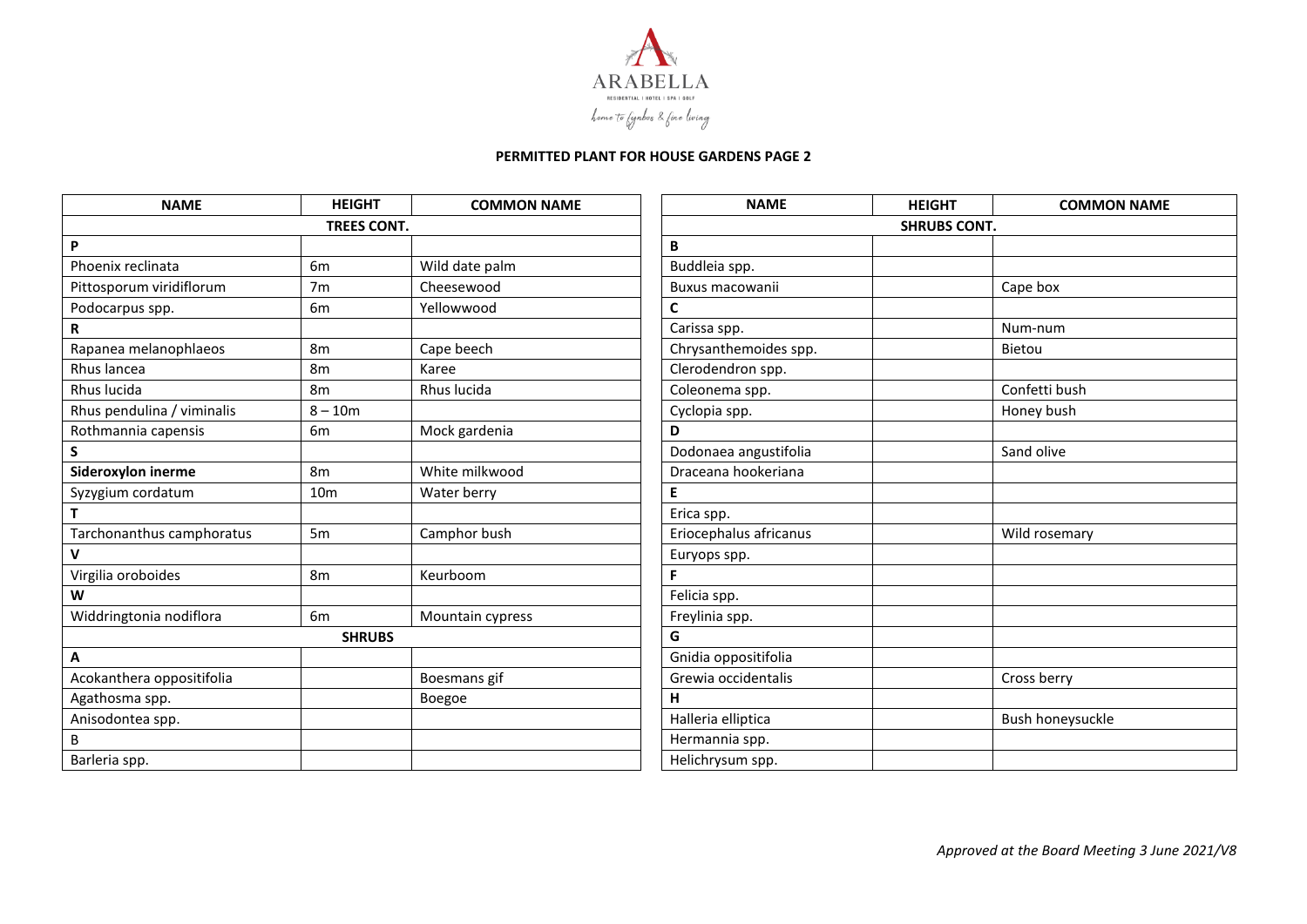

| <b>NAME</b>            | <b>HEIGHT</b> | <b>COMMON NAME</b> | <b>NAME</b>              | <b>HEIGHT</b>                      | <b>COMMON NAME</b> |  |
|------------------------|---------------|--------------------|--------------------------|------------------------------------|--------------------|--|
| <b>SHRUBS CONT.</b>    |               |                    | <b>SHRUBS CONT.</b>      |                                    |                    |  |
| н                      |               |                    | $\mathsf{R}$             |                                    |                    |  |
| Hibiscus pendunculatus |               | Pink hibiscus      | Restio species           |                                    |                    |  |
| Hibiscus tiliaceus     |               | Tree hibiscus      | Rhus crenata             |                                    | Dune crow berry    |  |
| Hypericum revolutum    |               | Curry bush         | Ruttya spp.              |                                    |                    |  |
| Hypoestes spp.         |               | Ribbon bush        | S.                       |                                    |                    |  |
| Hibiscus pendunculatus |               | Pink hibiscus      | Salvia africana-lutea    |                                    | Beach salvia       |  |
|                        |               |                    | Salvia chamelaeagnea     | 1,5m                               | Bloublomsalie      |  |
| Leonotis leonurus      |               | Wild dagga         | Salvia dodomitica        | 1 <sub>m</sub>                     |                    |  |
| Lobostemon spp.        |               |                    | Scabiosa africana        |                                    |                    |  |
| M                      |               |                    | Schlerochiton harveyanus | 1,5m                               | <b>Blue lips</b>   |  |
| Mackaya bella          |               | Forest bell bush   | Selago spp.              |                                    |                    |  |
| Metalasia spp.         |               | <b>Blombos</b>     | Sparmannia africana      |                                    | Cape stock rose    |  |
| $\mathbf O$            |               |                    | Stoebe plumosa           | 1,2m                               | Slangbos           |  |
| Orphium frutescens     |               |                    | Strelitzia spp.          |                                    | Crane flower       |  |
| P                      |               |                    | Sutherlandia frutescens  |                                    | Kankerbos          |  |
| Pelargonium spp.       |               |                    | T.                       |                                    |                    |  |
| Phygelius spp.         |               |                    | Tecomaria spp.           |                                    | Honeysuckle        |  |
| Plectranthus spp.      |               |                    | Thunbergia natalensis    | 1 <sub>m</sub>                     | Natal blue bell    |  |
| Plumbago spp.          |               |                    |                          | <b>CLIMBERS</b><br><b>CLIMBERS</b> |                    |  |
|                        |               |                    |                          | <b>CLIMBERS</b>                    |                    |  |
| Podalyria calyptrata   |               | Pink keurtjie      | $\mathbf c$              |                                    |                    |  |
| Podalyria sericea      |               | Silver sweet pea   | Clematis brachiata       |                                    |                    |  |
| Polygala fruticosa     |               |                    | G                        |                                    |                    |  |
| Polygala myrtifolia    |               | Blou kappie        | Gloriosa superba         |                                    | Flame lily         |  |
| Polygala virgata       |               | Purple broom       |                          |                                    |                    |  |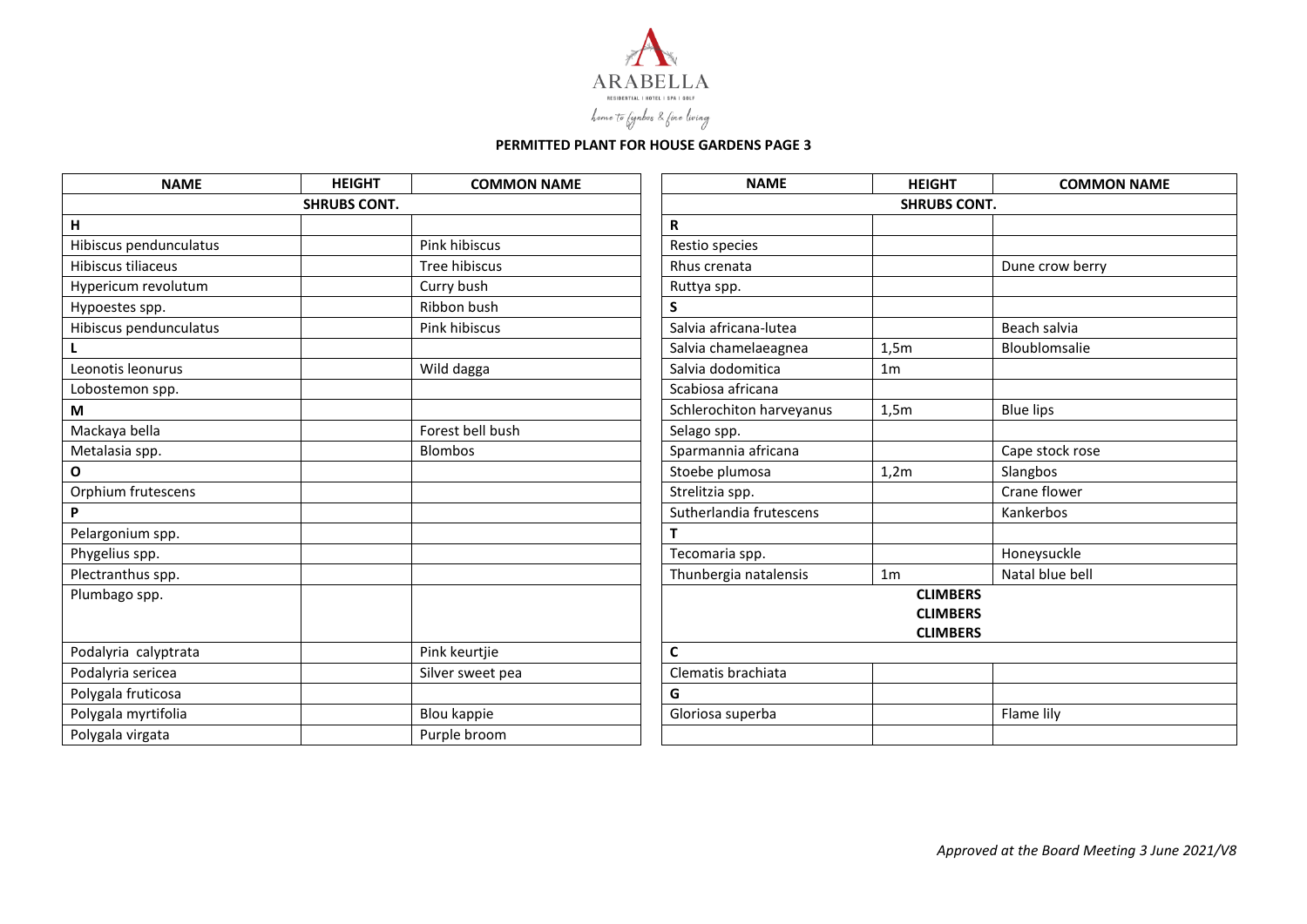

| <b>NAME</b>            | <b>HEIGHT</b>                       | <b>COMMON NAME</b> | <b>NAME</b>                               | <b>HEIGHT</b> | <b>COMMON NAME</b>    |
|------------------------|-------------------------------------|--------------------|-------------------------------------------|---------------|-----------------------|
| <b>CLIMBERS CONT.</b>  |                                     |                    | <b>GROUND COVERS AND PERINNIALS CONT.</b> |               |                       |
| J                      |                                     |                    | H                                         |               |                       |
| Jasminum multipartitum |                                     |                    | Helichrysum cymosum                       |               |                       |
| ${\sf S}$              |                                     |                    | Hermannia spp.                            |               |                       |
| Senecio spp.           |                                     |                    | Hypoestes forskaolii                      |               |                       |
| $\mathsf R$            |                                     |                    |                                           |               |                       |
| Rhoicissus spp.        |                                     |                    | Impatiens zombensis                       |               |                       |
| T                      |                                     |                    |                                           |               |                       |
| Thunbergia spp.        |                                     | Blackeyed susan    | Lobelia spp.                              |               |                       |
| V                      |                                     |                    | M                                         |               |                       |
| Vernonia mespilifolia  |                                     | Swart teebossie    | Monopsis spp                              |               |                       |
|                        | <b>GROUND COVERS AND PERINNIALS</b> |                    | $\mathbf{o}$                              |               |                       |
| Α                      |                                     |                    | Osteospermum spp.                         |               |                       |
| Arctotis spp.          |                                     |                    | S                                         |               |                       |
| Asystasia gangetica    |                                     |                    | Scabiosa columbaria                       |               | <b>Butterfly blue</b> |
| $\mathsf{C}$           |                                     |                    | Sutera spp.                               |               |                       |
| Chlorophytum comosum   |                                     |                    |                                           | <b>BULBS</b>  |                       |
| Cineraria saxifraga    |                                     |                    | A                                         |               |                       |
| D                      |                                     |                    | Agapanthus spp.                           |               |                       |
| Dymondia margaretae    |                                     |                    | Amaryllis belladonna                      |               | Belladonna lily       |
| F                      |                                     |                    | Aristea spp.                              |               |                       |
| Falkia repens          |                                     |                    | В                                         |               |                       |
| G                      |                                     |                    | Boophane disticha                         |               | Kopseerblom           |
| Gazania spp.           |                                     |                    | C                                         |               |                       |
| Geranium incanum       |                                     |                    | Chasmanthe spp.                           |               |                       |
|                        |                                     |                    | Clivia spp.                               |               | <b>Bush lily</b>      |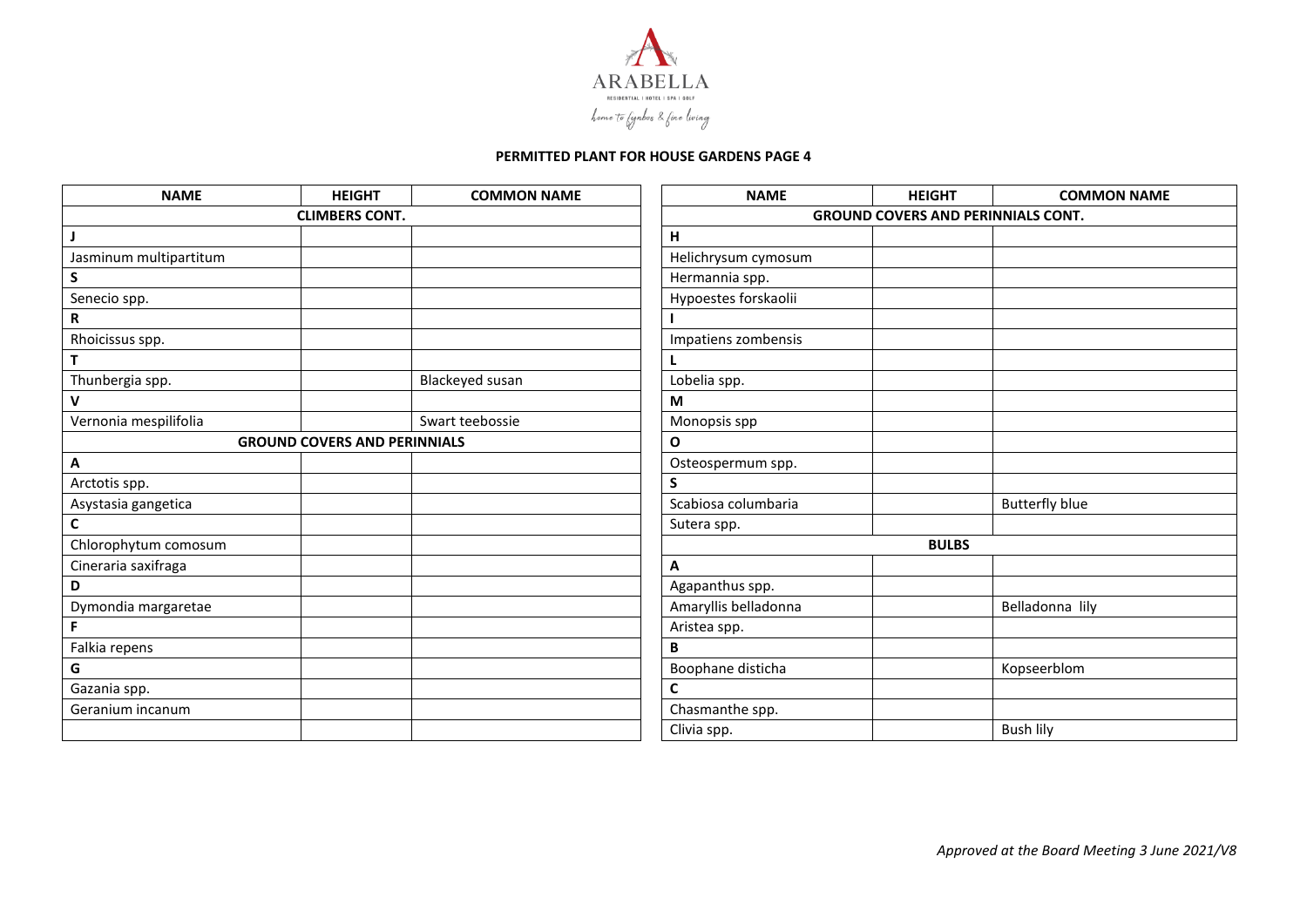

| <b>NAME</b>             | <b>HEIGHT</b> | <b>COMMON NAME</b>   | <b>NAME</b>              | <b>HEIGHT</b>                     | <b>COMMON NAME</b> |
|-------------------------|---------------|----------------------|--------------------------|-----------------------------------|--------------------|
| <b>BULBS CONT.</b>      |               | <b>BULBS CONT.</b>   |                          |                                   |                    |
| $\mathsf{C}$            |               |                      | S                        |                                   |                    |
| Crinum spp.             |               |                      | Scadoxus puniceus        |                                   | Paint brush        |
| Crocosmia aurea         |               | <b>Falling stars</b> | Scilla natalensis        |                                   |                    |
| Cyrtanthus spp.         |               |                      |                          |                                   |                    |
| D                       |               |                      | Tritonia crocata         |                                   | Venstertjies       |
| Dierama spp.            |               | Harebells            | Tulbagia sp.             |                                   |                    |
| Dietes spp.             |               | Wild iris            | v                        |                                   |                    |
| F.                      |               |                      | Veltheimia bracteata     |                                   | Forest lily        |
| Freesia alba            |               | Wild freesia         | W                        |                                   |                    |
| Freesia fergusoniae     |               | Riversdale freesia   | Wachendorfia thyrsiflora |                                   |                    |
| G                       |               |                      | Watsonia sp.             |                                   |                    |
| Gladiolus carinatus     |               | Blue afrikaner       | z                        |                                   |                    |
| Gladiolus odoratus      |               | Aandblom             | Zanthedeschia sp.        |                                   | Arum lily          |
| Gladiolus tritis        |               | Aandblom             |                          | <b>FERN LIKE PLANTS AND FERNS</b> |                    |
|                         |               |                      | А                        |                                   |                    |
| Ixia spp.               |               |                      | Asparagus spp.           |                                   |                    |
| К                       |               |                      | Asplenium lobatum        |                                   | Carrot fern        |
| Kniphofia spp.          |               | Red hot poker        | Adiantum spp.            |                                   |                    |
| N                       |               |                      | B                        |                                   |                    |
| Nymphaea capensis       |               | Blue water lily      | Blechnum spp.            |                                   |                    |
| Nerine spp.             |               |                      | $\mathsf{C}$             |                                   |                    |
| $\mathbf O$             |               |                      | Cyathea dregei           |                                   | Tree fern          |
| Ornithogalum thrysoides |               | Chinkerinchee        | Cyrtomium falcatum       |                                   | Holly fern         |
| Oxalis spp.             |               |                      | P                        |                                   |                    |
|                         |               |                      | Pteris spp.              |                                   |                    |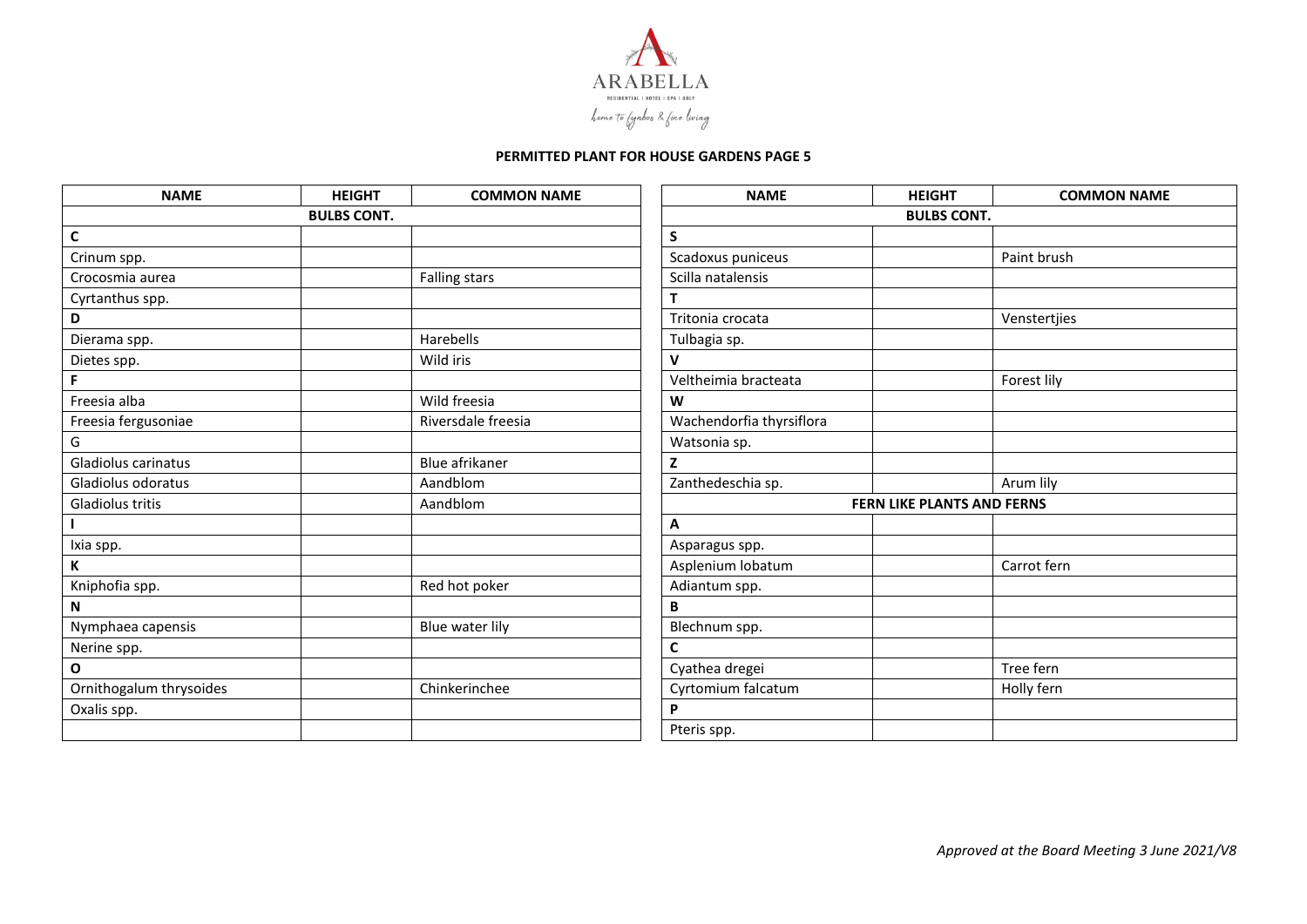

| <b>NAME</b>           | <b>HEIGHT</b>                    | <b>COMMON NAME</b> | <b>NAME</b>               | <b>HEIGHT</b>          | <b>COMMON NAME</b> |  |
|-----------------------|----------------------------------|--------------------|---------------------------|------------------------|--------------------|--|
|                       | FERN LIKE PLANTS AND FERNS CONT. |                    |                           | <b>SUCCLENTS CONT.</b> |                    |  |
| R                     |                                  |                    | B                         |                        |                    |  |
| Rumohra adiantiformis |                                  | Seven week fern    | <b>Bulbine alooides</b>   |                        |                    |  |
|                       |                                  |                    | <b>Bulbine frutescens</b> |                        |                    |  |
| Streptocarpus hybrids |                                  |                    |                           |                        |                    |  |
|                       |                                  |                    | Carpobrotus edulis        |                        | Sour fig           |  |
| Todea barbara         |                                  |                    | Cotyledon orbiculata      |                        | Pigs ears          |  |
|                       | <b>SUCCLENTS</b>                 |                    | Crassula ovata            |                        |                    |  |
| A                     |                                  |                    | D                         |                        |                    |  |
| Aloe spp.             |                                  |                    | Delosperma species        |                        |                    |  |
| Aptenia cordifolia    |                                  |                    |                           |                        |                    |  |
|                       |                                  |                    | Lampranthus spp.          |                        | Vygies             |  |
|                       |                                  |                    | D                         |                        |                    |  |
|                       |                                  |                    | Portulacaria afra         |                        | Elephant food      |  |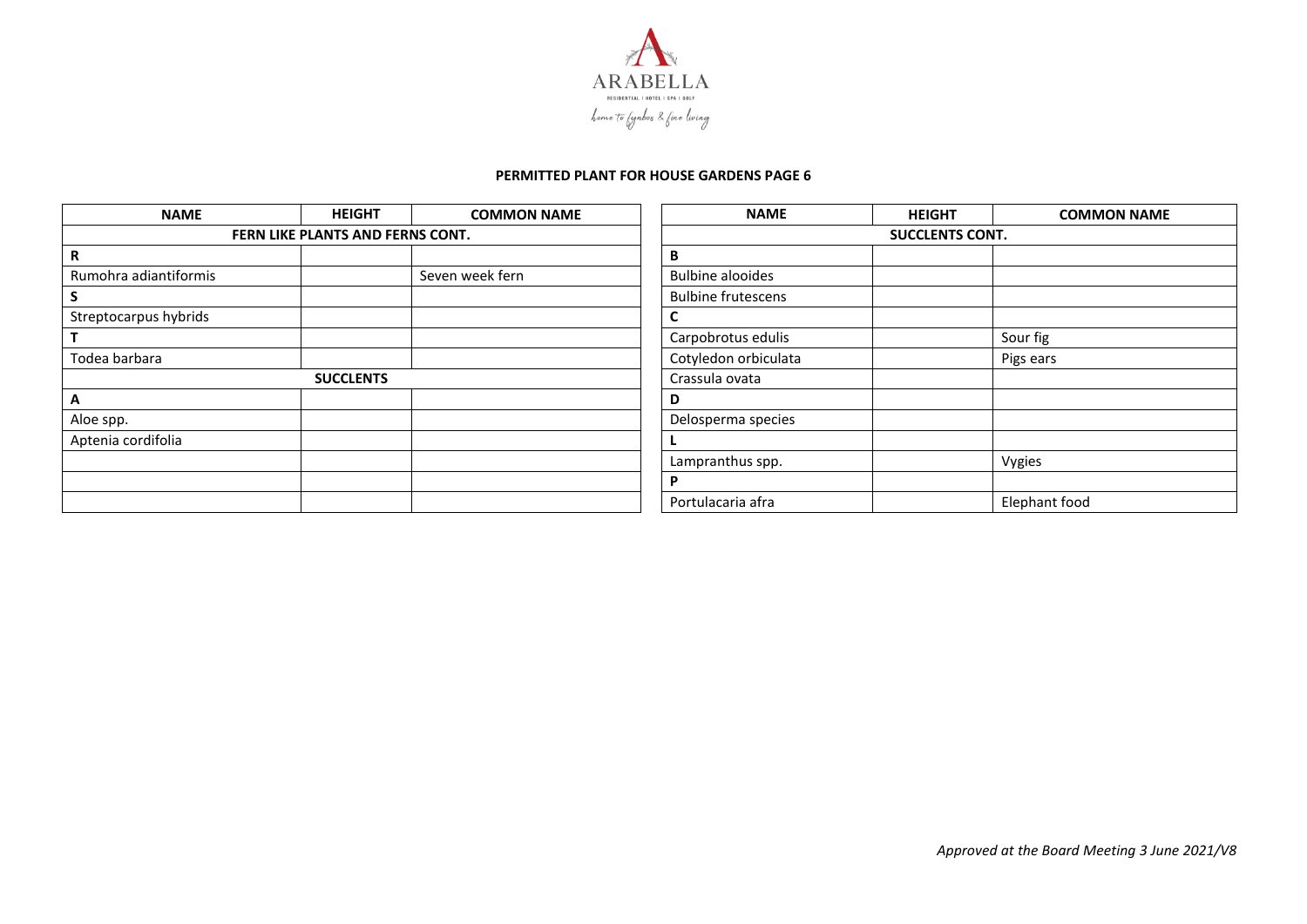

| <b>NAME</b>           | <b>COLOUR</b>                  | <b>COMMON NAME</b>    | <b>NAME</b>                     | <b>COLOUR</b>                  | <b>COMMON NAME</b>           |
|-----------------------|--------------------------------|-----------------------|---------------------------------|--------------------------------|------------------------------|
|                       | <b>SUMMER FLOWERING PLANTS</b> |                       |                                 | SUMMER FLOWERING PLANTS CONT.  |                              |
| Α                     |                                |                       | н                               |                                |                              |
| Agathosma collina     | Yellow-green                   | Agathosma collina     | Halleria elliptica              | Red                            | Halleria elliptica           |
| Anisodontea spp.      | Pink                           | Anisodontea spp.      | Hibiscus pedunculatus           | Pink                           | Hibiscus pedunculatus        |
| B                     |                                |                       | Hypericum revolutum             | Yellow                         | Hypericum revolutum          |
| Barleria rosea        | Flame red                      | Barleria rosea        | M                               |                                |                              |
| Buddleja glomerata    | Yellow                         | Buddleja glomerata    | Mackaya bella                   | White                          | Mackaya bella                |
| Buddleja salviifolia  | Lilac                          | Buddleja salviifolia  | Metalasia muricata              | White                          | Metalasia muricata           |
| C                     |                                |                       | O                               |                                |                              |
| Carissa spp.          | White                          | Carissa spp.          | Orphium frutescens              | pink                           | Orphium frutescens           |
| Crocosmia Africa Gold | Golden yellow                  | Crocosmia Africa Gold | P                               |                                |                              |
| Crocosmia Fire King   | Red                            | Crocosmia Fire King   | Pelargonium spp.                | Pink,<br>white,<br>purple, red | Pelargonium spp.             |
| D                     |                                |                       | Phygelius capensis              | Yellow, red                    | Phygelius capensis           |
| Diascia               | Pink,<br>white,<br>salmon      | Diascia               | Plumbago auriculata             | Blue, white                    | Plumbago auriculata          |
| Dietes bicolor        | Yellow<br>with<br>black        | Dietes bicolor        | Podalyria<br>calyptrata/sericea | Pink                           | Podalyria calyptrata/sericea |
| Dietes grandiflora    | White<br>with<br>purple        | Dietes grandiflora    | Polygala myrtifolia             | Magenta, pink                  | Polygala myrtifolia          |
| Dombeya rotundifolia  | Cream white                    | Dombeya rotundifolia  | $\mathsf{R}$                    |                                |                              |
| E                     |                                |                       | Ruttya spp.                     | Yellow                         | Ruttya spp.                  |
| Erica spp.            | Various                        | Erica spp.            | S                               |                                |                              |
| F.                    |                                |                       | Salvia africana-lutea           | Brown                          | Salvia africana-lutea        |
| Felicia spp.          | Blue, white                    | Felicia spp.          | Salvia chamelaeagnea            | Blue, white                    | Salvia chamelaeagnea         |
| Freylinia tropica     | Blue, white                    | Freylinia tropica     | Salvia dolomitica               | Pastel pink                    | Salvia dolomitica            |
| G                     |                                |                       | Scabiosa                        | Pink                           | Scabiosa                     |
| Gnidia spp.           | Yellow, pink                   | Gnidia spp.           | Sclerochiton harveyanus         | Blue                           | Sclerochiton harveyanus      |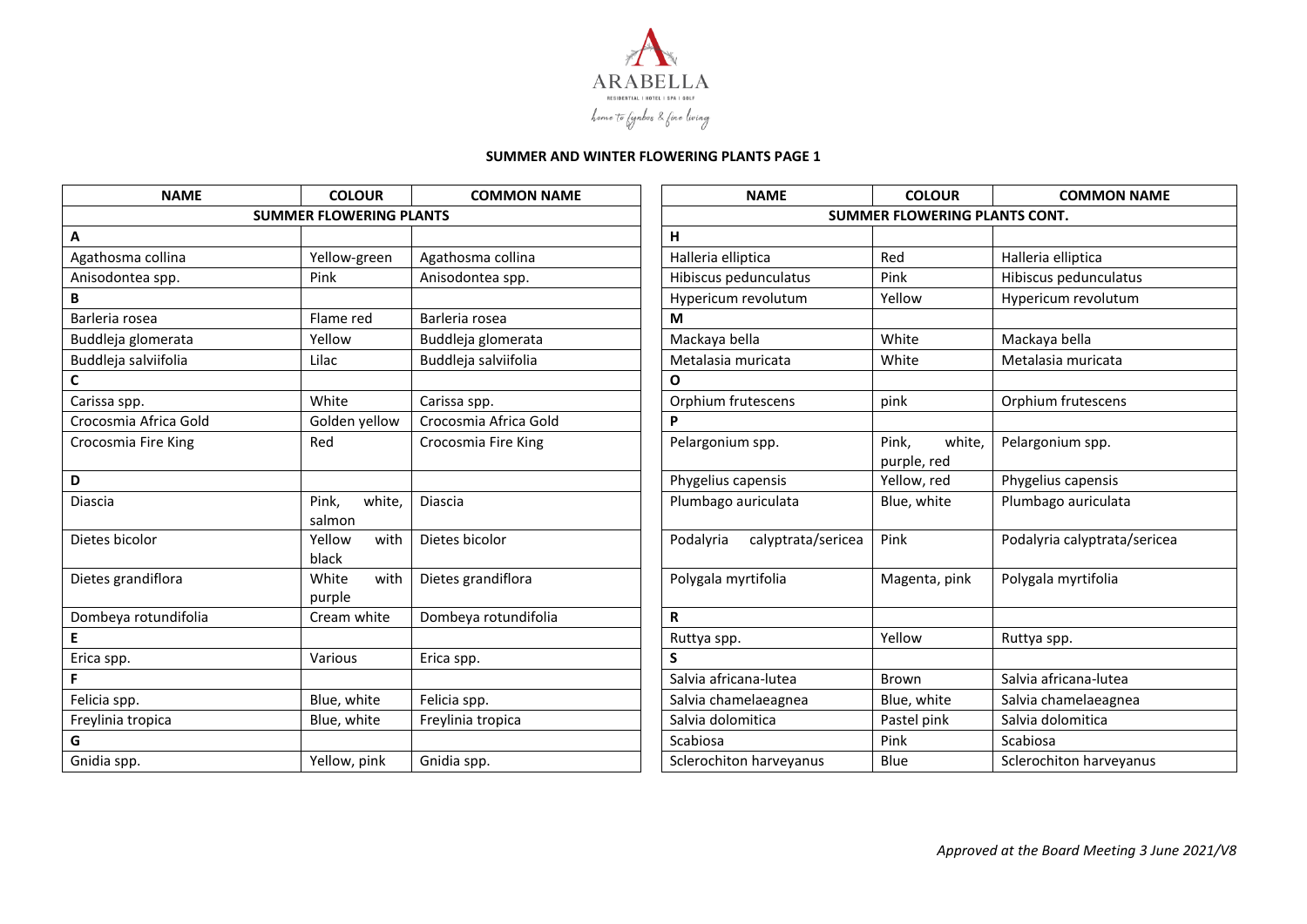

| <b>NAME</b>                   | <b>COLOUR</b>             | <b>COMMON NAME</b> | <b>NAME</b>              | <b>COLOUR</b>    | <b>COMMON NAME</b> |
|-------------------------------|---------------------------|--------------------|--------------------------|------------------|--------------------|
| SUMMER FLOWERING PLANTS CONT. |                           |                    | <b>BULBS CONT.</b>       |                  |                    |
| $\mathsf{s}$                  |                           |                    |                          |                  |                    |
| Selago spp.                   | blue,<br>Purple,<br>white |                    | Ixia spp.                | Various          |                    |
| Strelitzia spp.               | Orange,<br>purple         |                    | К                        |                  |                    |
| Sutherlandia frutescens       | Orange, red               |                    | Kniphofia linearifolia   | Orange           |                    |
| $\mathsf T$                   |                           |                    | Kniphofia rooperii       | Orange           |                    |
| Tecoma                        | Various                   |                    | Kniphofia uvaria         | Orange           |                    |
|                               | <b>BULBS</b>              |                    | N                        |                  |                    |
| Α                             |                           |                    | Nerine spp.              | Pink, white, red |                    |
| Agapanthus spp.               | Blue, white               |                    | $\mathbf{o}$             |                  |                    |
| Aristea spp                   | Blue                      |                    | Ornithogalum thrysoides  | White            |                    |
| $\mathsf{C}$                  |                           |                    | S                        |                  |                    |
| Clivia spp.                   | Orange,<br>yellow         |                    | Scadoxus puniceus        | Scarlet, orange  |                    |
| Crinum spp.                   | Pink, white               |                    | Scilla natalensis        | Blue             |                    |
| Crocosmia aurea               | Orange,<br>yellow         |                    | T                        |                  |                    |
| Cyrtanthus spp.               | yellow,<br>Red,<br>pink   |                    | Tritonia crocata         | Orange           |                    |
| D                             |                           |                    | W                        |                  |                    |
| Dierama spp.                  | Mauve, pink               |                    | Wachendorfia thyrsiflora | Yellow           |                    |
| Dietes spp.                   | White, yellow             |                    | Watsonia spp.            | Various          |                    |
|                               |                           |                    | $\overline{z}$           |                  |                    |
| Freesia fergusoniae           | Creamy yellow             |                    | Zanthedeschia spp.       | White            |                    |
| G                             |                           |                    | <b>CLIMBERS</b>          |                  |                    |
| Gladiolus tristis             | Yellow                    |                    | $\mathsf{C}$             |                  |                    |
| Gladiolus spp.                | Various                   |                    | Clematis brachiata       | Cream            |                    |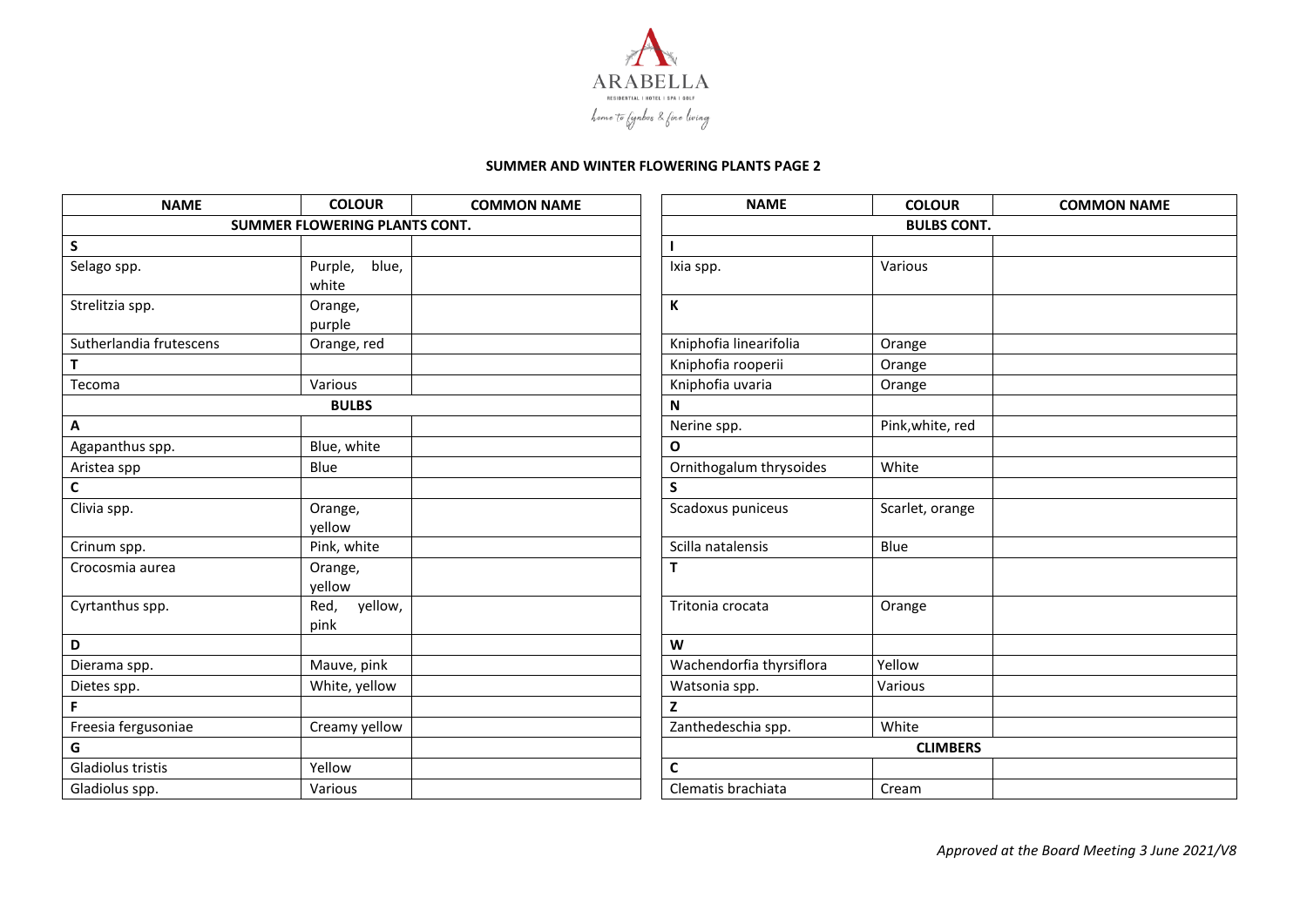

| <b>NAME</b>          | <b>COLOUR</b>         | <b>COMMON NAME</b> | <b>NAME</b>          | <b>COLOUR</b>     | <b>COMMON NAME</b> |
|----------------------|-----------------------|--------------------|----------------------|-------------------|--------------------|
|                      | <b>CLIMBERS CONT.</b> |                    |                      | <b>SUCCULENTS</b> |                    |
|                      |                       |                    |                      |                   |                    |
| Podranea ricasoliana | Pink                  |                    | Aptenia cordifolia   | Pink              |                    |
|                      |                       |                    |                      |                   |                    |
| Thunbergia alata     | Yellow,               |                    | Cotyledon orbiculata | Red, orange       |                    |
|                      | orange                |                    |                      |                   |                    |
|                      |                       |                    |                      |                   |                    |
|                      |                       |                    | Lampranthus spp.     | various           |                    |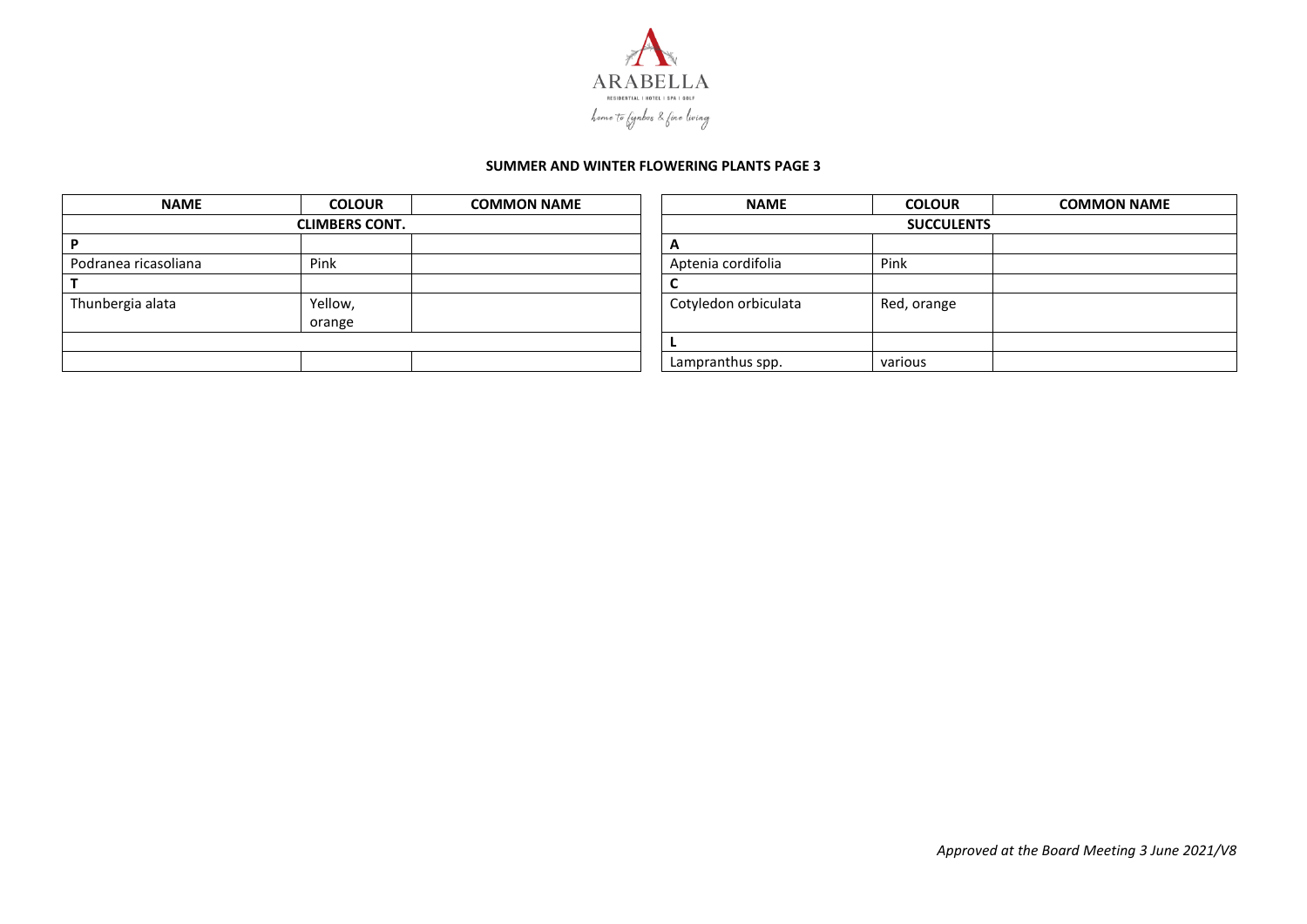

| <b>NAME</b>                    | <b>COLOUR</b> | <b>COMMON NAME</b> | <b>NAME</b>                  | <b>COLOUR</b>                        | <b>COMMON NAME</b> |  |  |
|--------------------------------|---------------|--------------------|------------------------------|--------------------------------------|--------------------|--|--|
| <b>WINTER FLOWERING PLANTS</b> |               |                    |                              | <b>WINTER FLOWERING PLANTS CONT.</b> |                    |  |  |
| A                              |               |                    | P                            |                                      |                    |  |  |
| Agathosma ciliaris             | White         |                    | Plectranthus ecklonii        | Pink, white,                         |                    |  |  |
|                                |               |                    |                              | purple                               |                    |  |  |
| Agathosma glabrata             | Lilac         |                    | Polygala myrtifolia/frutico  | Magenta pink                         |                    |  |  |
| Agathosma ovata                | Pale pink     |                    | Polygala virgata             | purple                               |                    |  |  |
|                                | white         |                    |                              |                                      |                    |  |  |
| В                              |               |                    | S                            |                                      |                    |  |  |
| Barleria obtusa                | Blue          |                    | Salvia africana - lutea      | <b>Brown</b>                         |                    |  |  |
| Barleria obtusa                | Pink          |                    |                              | <b>BULBS</b>                         |                    |  |  |
| Barleria Purple prince         | Purple        |                    | A                            |                                      |                    |  |  |
| Barleria repens Tickled pink   | Pink          |                    | Amaryllis belladonna         | Pink                                 |                    |  |  |
| Buddleja auriculata            | Yellow        |                    | C                            |                                      |                    |  |  |
| $\mathsf{C}$                   |               |                    | Chasmanthe spp.              | Orange yellow                        |                    |  |  |
| Chrysanthemoides monilifera    | Yellow        |                    | F                            |                                      |                    |  |  |
| Coleonema Sunset Gold          | Pink          |                    | Freesia alba                 | White                                |                    |  |  |
| Coleonema pulchellum           | Pale pink     |                    | G                            |                                      |                    |  |  |
| Coleonema album                | White         |                    | Gladiolus carinatus          | Blue                                 |                    |  |  |
| E                              |               |                    | $\mathbf{o}$                 |                                      |                    |  |  |
| Erica sessiliflora             | Yellow        |                    | Oxalis spp.                  | Yellow                               |                    |  |  |
| Erica caffra                   | White         |                    | V                            |                                      |                    |  |  |
| F                              |               |                    | Veltheimia bracteata         |                                      |                    |  |  |
| Felicia spp.                   | Blue, white,  |                    |                              | <b>CLIMBERS</b>                      |                    |  |  |
|                                | purple        |                    |                              |                                      |                    |  |  |
| н                              |               |                    |                              |                                      |                    |  |  |
| Hypoestes aristata             | Purple, white |                    | Jasminum multipartitum (late | White                                |                    |  |  |
|                                |               |                    | winter)                      |                                      |                    |  |  |
| L                              |               |                    | S                            |                                      |                    |  |  |
| Leonotis spp.                  | Orange,       |                    | Senecio tamoides (autumn)    | Yellow                               |                    |  |  |
|                                | yellow, white |                    |                              |                                      |                    |  |  |
|                                |               |                    | Senecio macroglossus         | yellow                               |                    |  |  |

*Approved at the Board Meeting 3 June 2021/V8*